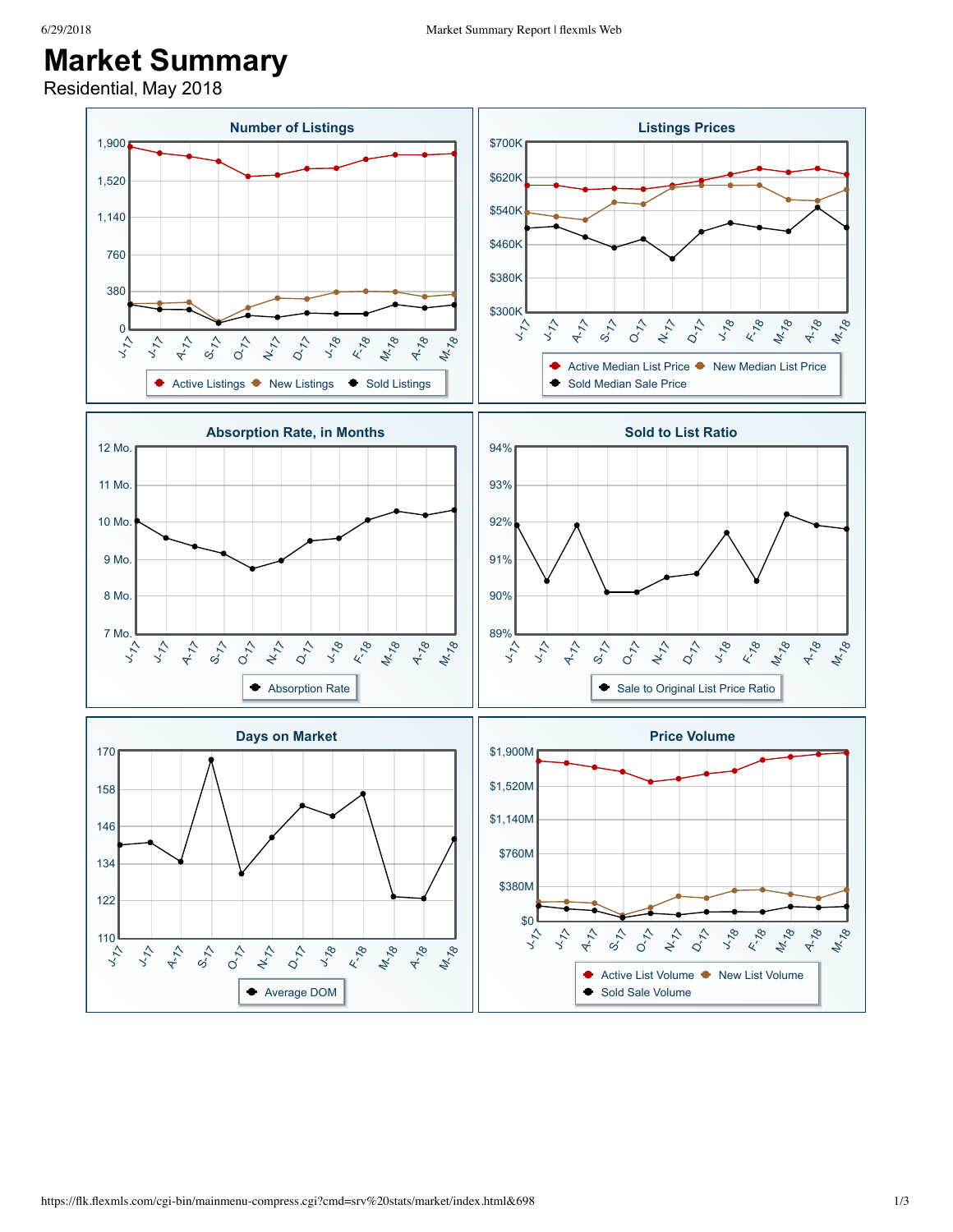| <b>Summary Statistics</b> |             |           |          |                 |                 |          |
|---------------------------|-------------|-----------|----------|-----------------|-----------------|----------|
|                           | $M$ ay-18   | Mav-17    | $%$ Chg  | <b>2018 YTD</b> | <b>2017 YTD</b> | $%$ Chg  |
| Absorption Rate           | 10.31       | 10.57     | $-2.46$  | 10.07           | 10.71           | $-5.98$  |
| Average List Price        | \$1,054,874 | \$947.060 | 11.38    | \$940.127       | \$867.244       | 8.40     |
| l Median List Price       | \$625,000   | \$599.000 | 4.34     | \$599.000       | \$575.000       | 4.17     |
| Average Sale Price        | \$646.917   | \$660.252 | $-2.02$  | \$650.017       | \$644.762       | 0.81     |
| Median Sale Price         | \$499,000   | \$490,000 | 1.84     | \$510,000       | \$495.000       | 3.03     |
| Average DOM               | 141         | 122       | 15.57    | 136             | 124             | 9.68     |
| Median DOM                | 60          | 78        | $-23.08$ | 64              |                 | $-16.88$ |

| <b>Sold Listings</b> |                                          |                |          |                   |                |          | <b>Pending Listings</b> |                     |                |          |      |                |          |
|----------------------|------------------------------------------|----------------|----------|-------------------|----------------|----------|-------------------------|---------------------|----------------|----------|------|----------------|----------|
|                      | <b>This Month</b><br><b>Year to Date</b> |                |          | <b>This Month</b> |                |          |                         | <b>Year to Date</b> |                |          |      |                |          |
|                      | 2018                                     | 2017           | % Chg    | 2018              | 2017           | $%$ Chg  |                         | 2018                | 2017           | $%$ Chg  | 2018 | 2017           | % Chg    |
| 0-99,999             | 10                                       | $\overline{2}$ | 400.0    | 25                | 11             | 127.3    | 0-99,999                | 9                   | 3              | 200.0    | 23   | 18             | 27.8     |
| 100,000-149,999      | $\overline{2}$                           | 6              | $-66.7$  | 23                | 23             | 0.0      | 100,000-149,999         | $\overline{2}$      | 4              | $-50.0$  | 12   | 15             | $-20.0$  |
| 150,000-199,999      | 8                                        | $\overline{4}$ | 100.0    | 40                | 26             | 53.8     | 150,000-199,999         | 6                   | 5              | 20.0     | 35   | 30             | 16.7     |
| 200,000-249,999      | 12                                       | 11             | 9.1      | 49                | 42             | 16.7     | 200,000-249,999         | 10                  | 10             | 0.0      | 47   | 39             | 20.5     |
| 250,000-299,999      | 12                                       | 14             | $-14.3$  | 57                | 56             | 1.8      | 250,000-299,999         | 12                  | 8              | 50.0     | 61   | 57             | 7.0      |
| 300,000-349,999      | 15                                       | 15             | 0.0      | 60                | 77             | $-22.1$  | 300,000-349,999         | 10                  | 19             | $-47.4$  | 66   | 77             | $-14.3$  |
| 350,000-399,999      | 21                                       | 24             | $-12.5$  | 90                | 108            | $-16.7$  | 350,000-399,999         | 23                  | 25             | $-8.0$   | 102  | 116            | $-12.1$  |
| 400,000-449,999      | 26                                       | 15             | 73.3     | 77                | 72             | 6.9      | 400,000-449,999         | 12                  | 13             | $-7.7$   | 71   | 76             | $-6.6$   |
| 450,000-499,999      | 16                                       | 20             | $-20.0$  | 69                | 67             | 3.0      | 450,000-499,999         | 13                  | 22             | $-40.9$  | 80   | 92             | $-13.0$  |
| 500,000-549,999      | 14                                       | 18             | $-22.2$  | 63                | 71             | $-11.3$  | 500,000-549,999         | 6                   | 12             | $-50.0$  | 41   | 55             | $-25.5$  |
| 550,000-599,999      | 12                                       | $\overline{7}$ | 71.4     | 47                | 46             | 2.2      | 550,000-599,999         | 15                  | 19             | $-21.1$  | 70   | 81             | $-13.6$  |
| 600,000-649,999      | $\overline{7}$                           | 8              | $-12.5$  | 38                | 45             | $-15.6$  | 600,000-649,999         | $\boldsymbol{7}$    | 4              | 75.0     | 38   | 31             | 22.6     |
| 650,000-699,999      | 11                                       | 8              | 37.5     | 45                | 39             | 15.4     | 650,000-699,999         | 8                   | 13             | $-38.5$  | 51   | 55             | $-7.3$   |
| 700,000-749,999      | $\overline{7}$                           | 13             | $-46.2$  | 33                | 38             | $-13.2$  | 700,000-749,999         | 5                   | $\overline{7}$ | $-28.6$  | 25   | 39             | $-35.9$  |
| 750,000-799,999      | 10                                       | 5              | 100.0    | 38                | 34             | 11.8     | 750,000-799,999         | 9                   | $\overline{7}$ | 28.6     | 54   | 43             | 25.6     |
| 800,000-849,999      | 10                                       | 6              | 66.7     | 33                | 17             | 94.1     | 800,000-849,999         | 4                   | 3              | 33.3     | 23   | 15             | 53.3     |
| 850,000-899,999      | 8                                        | 5              | 60.0     | 30                | 27             | 11.1     | 850,000-899,999         | 5                   | $\overline{7}$ | $-28.6$  | 48   | 32             | 50.0     |
| 900,000-949,999      | 6                                        | 4              | 50.0     | 18                | 14             | 28.6     | 900,000-949,999         | 6                   | $\mathbf{1}$   | 500.0    | 17   | 12             | 41.7     |
| 950,000-999,999      | $\overline{2}$                           | 4              | -50.0    | 19                | 13             | 46.2     | 950,000-999,999         | 8                   | 5              | 60.0     | 29   | 20             | 45.0     |
| 1,000,000-1,099,999  | 4                                        | $\overline{4}$ | 0.0      | 20                | 18             | 11.1     | 1,000,000-1,099,999     | 3                   | 4              | $-25.0$  | 16   | 19             | $-15.8$  |
| 1,100,000-1,199,999  | 6                                        | 4              | 50.0     | 26                | 18             | 44.4     | 1,100,000-1,199,999     | 5                   | 3              | 66.7     | 31   | 18             | 72.2     |
| 1,200,000-1,299,999  | $\overline{2}$                           | 9              | $-77.8$  | 19                | 24             | $-20.8$  | 1,200,000-1,299,999     | 4                   | 3              | 33.3     | 25   | 25             | 0.0      |
| 1,300,000-1,399,999  | 4                                        | $\mathbf{1}$   | 300.0    | 13                | 9              | 44.4     | 1,300,000-1,399,999     | 3                   | 6              | $-50.0$  | 13   | 20             | $-35.0$  |
| 1,400,000-1,499,999  | $\overline{2}$                           | 0              | N/A      | 9                 | 5              | 80.0     | 1,400,000-1,499,999     | 4                   | 3              | 33.3     | 17   | 9              | 88.9     |
| 1,500,000-1,599,999  | 4                                        | $\mathbf 0$    | N/A      | 9                 | $\overline{7}$ | 28.6     | 1,500,000-1,599,999     | 4                   | $\overline{c}$ | 100.0    | 13   | 9              | 44.4     |
| 1,600,000-1,699,999  | 0                                        | $\overline{2}$ | $-100.0$ | 5                 | 10             | $-50.0$  | 1,600,000-1,699,999     | 0                   | 3              | $-100.0$ | 7    | 12             | $-41.7$  |
| 1,700,000-1,799,999  | $\overline{2}$                           | $\mathbf{1}$   | 100.0    | 8                 | 3              | 166.7    | 1,700,000-1,799,999     | 3                   | $\mathbf{1}$   | 200.0    | 11   | 4              | 175.0    |
| 1,800,000-1,899,999  | 1                                        | 0              | N/A      | 6                 | 4              | 50.0     | 1,800,000-1,899,999     | 0                   | $\overline{2}$ | $-100.0$ | 6    | 6              | 0.0      |
| 1,900,000-1,999,999  | $\overline{2}$                           | $\mathbf{1}$   | 100.0    | 4                 | 3              | 33.3     | 1,900,000-1,999,999     | 2                   | $\overline{2}$ | 0.0      | 5    | 6              | $-16.7$  |
| 2,000,000-2,249,999  | $\overline{\mathbf{4}}$                  | 3              | 33.3     | 10                | $\overline{7}$ | 42.9     | 2,000,000-2,249,999     | $\mathbf{1}$        | $\mathbf 0$    | N/A      | 9    | 3              | 200.0    |
| 2,250,000-2,499,999  | 0                                        | 0              | 0.0      | 6                 | 5              | 20.0     | 2,250,000-2,499,999     | 3                   | $\overline{c}$ | 50.0     | 13   | 10             | 30.0     |
| 2,500,000-2,749,999  | 0                                        | $\mathbf 0$    | 0.0      | $\overline{c}$    | 4              | $-50.0$  | 2,500,000-2,749,999     | 0                   | $\mathbf{1}$   | $-100.0$ | 3    | 5              | $-40.0$  |
| 2,750,000-2,999,999  | $\overline{2}$                           | 0              | N/A      | 5                 | $\overline{c}$ | 150.0    | 2,750,000-2,999,999     | 2                   | $\overline{2}$ | 0.0      | 3    | 6              | $-50.0$  |
| 3,000,000-3,249,999  | $\Omega$                                 | 0              | 0.0      | $\overline{2}$    | $\mathbf{1}$   | 100.0    | 3,000,000-3,249,999     | 0                   | 0              | 0.0      | 0    | 0              | 0.0      |
| 3,250,000-3,499,999  | 0                                        | $\mathbf{1}$   | $-100.0$ | 0                 | $\overline{2}$ | $-100.0$ | 3,250,000-3,499,999     | 0                   | $\mathbf{1}$   | $-100.0$ | 1    | 5              | $-80.0$  |
| 3,500,000-3,749,999  | 0                                        | 0              | 0.0      | $\overline{2}$    | 1              | 100.0    | 3,500,000-3,749,999     | 0                   | 0              | 0.0      | 2    | 1              | 100.0    |
| 3,750,000-3,999,999  | 0                                        | $\mathbf{1}$   | $-100.0$ | 0                 | $\overline{2}$ | $-100.0$ | 3,750,000-3,999,999     | 0                   | $\mathbf 0$    | 0.0      | 2    | 2              | 0.0      |
| 4,000,000-4,249,999  | 0                                        | 0              | 0.0      | 1                 | 0              | N/A      | 4,000,000-4,249,999     | 0                   | 0              | 0.0      | 0    | 0              | 0.0      |
| 4,250,000-4,499,999  | $\Omega$                                 | $\mathbf 0$    | 0.0      | $\mathbf 0$       | 0              | 0.0      | 4,250,000-4,499,999     | 0                   | $\mathbf 0$    | 0.0      | 0    | $\overline{c}$ | $-100.0$ |
| 4,500,000-4,749,999  | 0                                        | $\mathbf 0$    | 0.0      | $\mathbf 0$       | 1              | $-100.0$ | 4,500,000-4,749,999     | 0                   | $\mathbf 0$    | 0.0      | 1    | 0              | N/A      |
| 4,750,000-4,999,999  | 0                                        | 0              | 0.0      | 0                 | 0              | 0.0      | 4,750,000-4,999,999     | 0                   | 0              | 0.0      | 0    | 0              | 0.0      |
| 5,000,000+           | 1                                        | $\mathbf{1}$   | 0.0      | $\overline{c}$    | 3              | $-33.3$  | 5,000,000+              | 1                   | $\mathbf 0$    | N/A      | 2    | 3              | $-33.3$  |
| Totals               | 243                                      | 217            | 12.0     | 1003              | 955            | 5.0      | <b>Totals</b>           | 205                 | 222            | $-7.7$   | 1073 | 1068           | 0.5      |